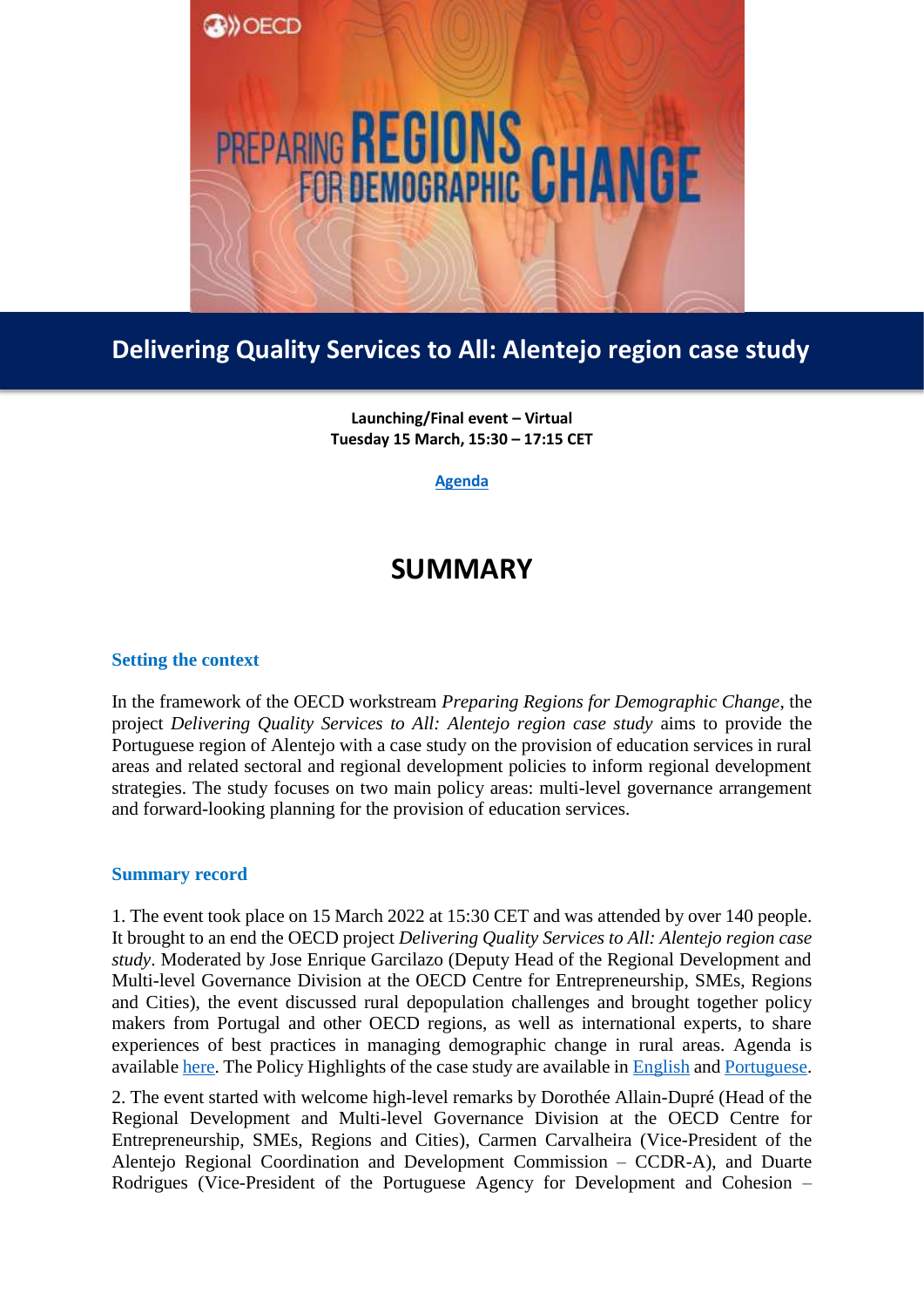AD&C), who welcomed the positive results of this project, the cooperation between the OECD and Portugal, and the importance of addressing the challenge of rural depopulation from their organisations' perspective.

3. The OECD Centre for Entrepreneurship, SMEs, Regions and Cities presented the project's case study starting by reminding the project's timeline and by presenting Alentejo's main demographic and digital trends.

- A. On multi-level governance and finance, Isidora Zapata (Policy Analyst in the Decentralisation, Subnational Finance and Infrastructure Unit) presented three main recommendations:
	- o First, the need of pursuing decentralisation and regionalisation reforms. Indeed,  $decentralisation - and in particular regionalisation - can be a tool that, while$ bringing decision-making closer to citizens, will allow, among other things, better aligning service provision and local needs;
	- o Second, further strengthening inter-municipal cooperation is key avenue to provide services at the right scale and, with this, improve service planning and provision in education, health care and social support;
	- o Third, Portugal needs to adjust fiscal arrangements to ensure municipalities can properly finance service provision and adapt to demographic trends. Isidora mentioned concrete proposals in this perspective.
- B. On forward-looking planning for the provision of education services, Marc Bournisien de Valmont (Policy Analyst in the Regional and Rural Policy Unit) emphasized four main points:
	- o First, it is necessary to better understand and integrate demographic changes and their impact in our strategy. It means in particular that we need to design tailored strategies for small rural municipalities and lagging regions in order to bridge the quality and access gaps in education and improve the restructuring and planning of the school network,
	- o Second, achieving better quality education also requires improving the geographic mobility of teachers while increasing within school efficiency. The report made also some concrete suggestions in that direction;
	- o Third, increased efforts are needed to bridge the digital divide and enhance the digitalisation of public services. Digitalisation will be crucial to tackle the challenge of school transportation and digital skills gaps in rural areas.
	- o Finally, a strategy for student accommodation could also contribute to solve the challenges of school transport.

4. In addition to the OECD case study, we had the pleasure to listen two international experts from Spain and Finland that brought the views from their countries. Paz Díaz Nieto (Director General of European Funds in the Regional Ministry of Economy and Finance of the Government of Cantabria in Spain) discussed on how the regional management of EU funds addresses challenges such as depopulation, population ageing and the lack of opportunities. She also mentioned the importance of social innovation and human factors, as well as the need to build ecosystems for entrepreneurship or to foster cooperation between regions. The testimony of Mari Sjöström (Senior Adviser in education in the Association of Finnish Local and Regional Authorities – AFLRA) on how Finnish municipalities manage the primary education service throughout the country was also particularly instructive. Mari mentioned the